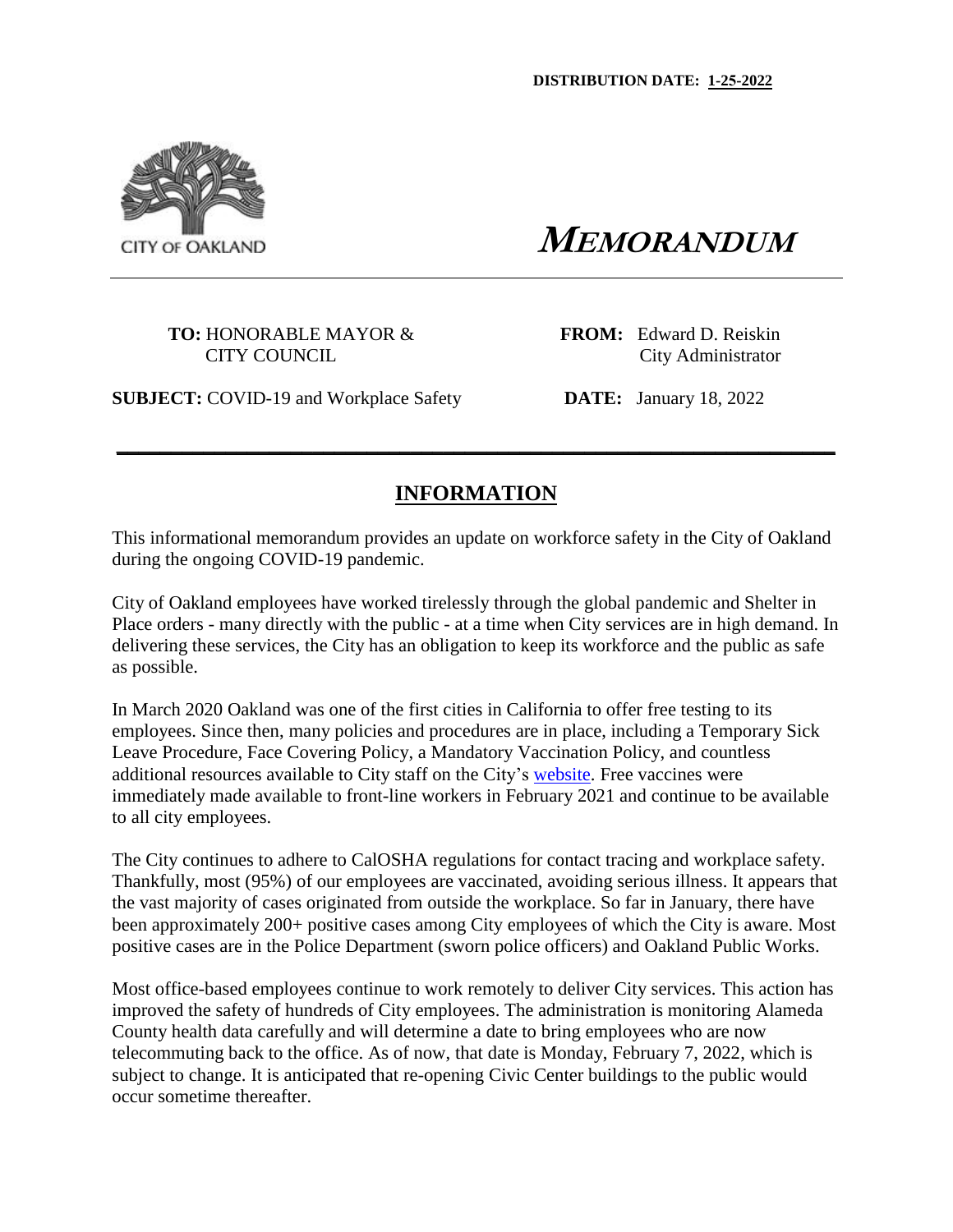Risk Management and Oakland Public Works have been responding to the increase in positive cases by implementing mandatory vaccination compliance, increased contact tracing, and expanded facility and vehicle cleaning.

## **City services impacted include:**

## **Oakland Police Department**

- 1. Increased use of sick leave department-wide, from an average of five staff members a day to 20 members a day, resulting in vacant patrol beats citywide. The COVID-19 emergency contingency plan is being implemented, which requires the reallocation of officers from Community Resource Officers assignments (CRO), Criminal Investigation Division, and other non-patrol assignments to fill beats.
- 2. Increased need for overtime usage to fill beats.
- 3. Purchasing of additional PPE and personal COVID-19 tests for staff.

# **Public Works**

A significant number of employees have called in sick in the Sewer, Storm Drains and Keep Oakland Clean and Beautiful (KOCB) divisions, negatively impacting services.

- 1. Sewer A pipe and plant contractor has been activated and will respond to service calls if needed.
- 2. Storm Drains Service requests can be met as long as there is no rain.
- 3. KOCB Unit is prioritizing homeless encampment and street sweeping services. Vegetation patrol and litter container service is being suspended but monitored. Waste Management assistance with litter pick-up may be needed.

### **Department of Transportation**

A significant number of employees have called in sick in the Streets and Sidewalks division, reducing the volume of paving, pothole repair, and sidewalk repair.

### **Library**

- 1. Absence/isolation due to Covid-19 has increased from approximately one employee per month to about five per week.
- 2. No libraries have closed or reduced hours.
- 3. Management has staffed some locations since Sunday, January  $9<sup>th</sup>$  due to the absence of managers/supervisors, not due to lack of total employees.
- 4. Library's total positive cases in January is nine. Several have completed isolation and returned to work. This has not impacted operations as there are 180-225 employees scheduled to work each day.
- 5. There is a slight increase in sick leave usage due to staff concern and those who are quarantining with school children/families in the household who have potential exposures.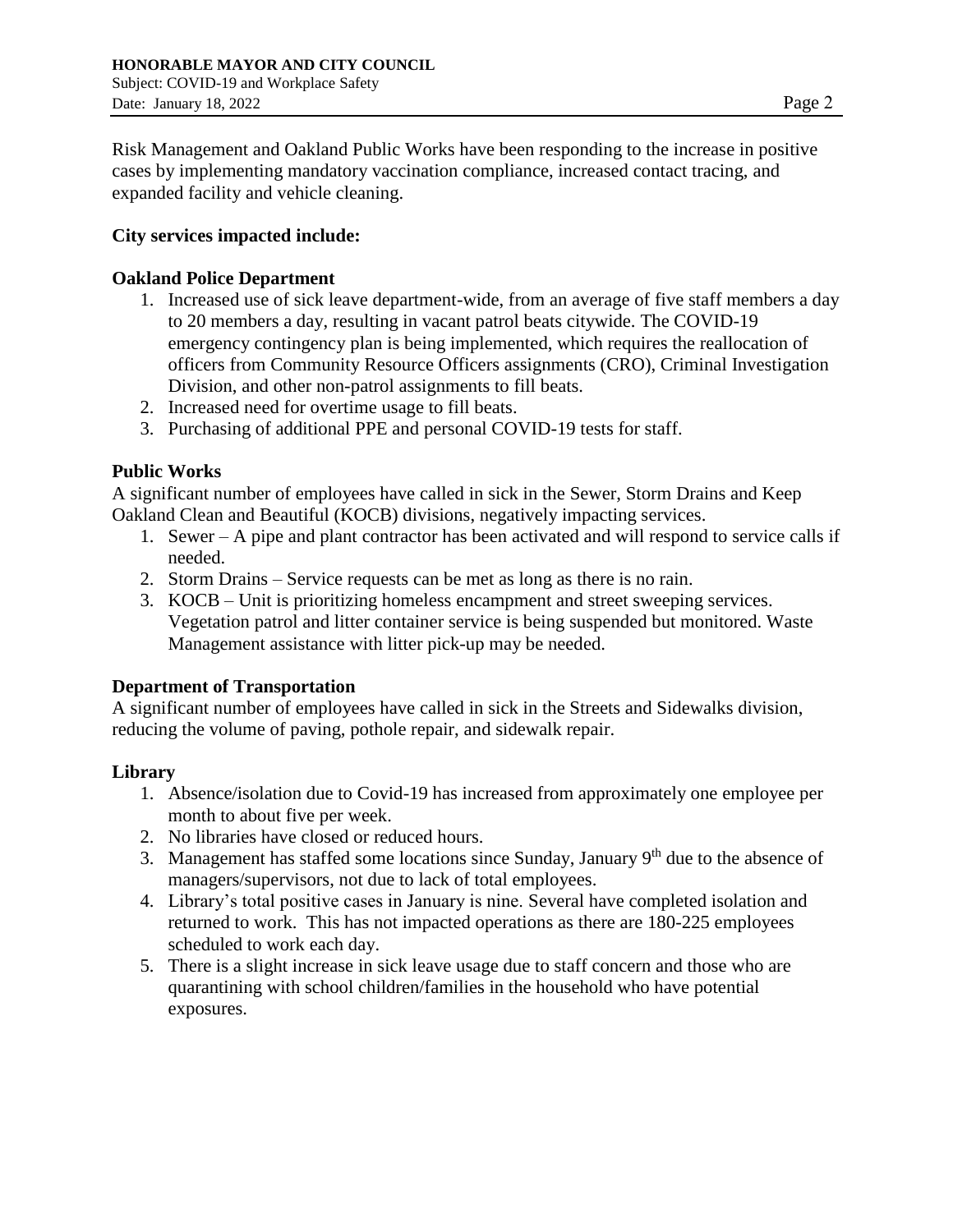#### **Parks, Recreation and Youth Development**

- 1. After school attendance is down approximately 35% due to illness.
- 2. Mosswood has delayed new programs, including tennis and outdoor basketball. The classes were filled.
- 3. Staffing: Four Center Directors are absent at Central West and East Units.
- 4. Studio One delayed after-school program reopening.
- 5. Rotary Nature Center is closed due to staff illness.

#### **Oakland Fire Department (OFD)**

- 1. Firehouse staffing shortage: In some cases, firefighters are working up to 14 days straight without relief and firehouses may close due to lack of staffing. Actions taken by the administration prevented this from happening, but if new cases continue to rise, temporarily closing firehouses will be inevitable.
- 2. Extended response time from private ambulance provider: Due to short staffing with our private ambulance provider and lack of staffing at hospitals, firefighters and residents may wait at least 30 minutes for an ambulance to arrive. Additionally, OFD Firefighter/Paramedics are riding to the hospital with the private ambulance provider due to a lack of ambulance paramedics. This places critical OFD engines and ladder trucks out of service for up to 90 minutes because the Emergency Rooms are unable to accept patients in a timely manner.
- 3. Mental health and burnout of firefighters: Due to the number of consecutive days that OFD members are having to work, morale, health, and safety are compromised due to burnout.

#### **Human Services Department (HSD)**

- 1. Head Start As of January 11, 2022, Head Start has closed five centers (San Antonio Park, Manzanita, Sungate, Tassafaronga, Broadway), other sites are scheduled for halfday, and the central kitchen is closed. After 10 days, pending negative tests, sites will reopen, full days will be restored, and the kitchen will reopen. Client families are stressed and staff is working on food support, home Covid test supply, PPE, and other emergency supports.
- 2. Aging/ Adult Services Senior Centers are experiencing reduced demand for in-person classes and activities but remain open. Food distribution continues uninterrupted with demand up. Working to distribute higher quality masks for all seniors.
- 3. Homeless Services All homeless programs have been impacted by positive COVID-19 cases and, as a result, programs are at capacity or not accepting clients. There are very few vacant beds in the system; a County isolation hotel was activated and is full. DHS staff is working closely with Alameda County to test clients and support isolation in place with food delivery and PPE distribution.

Outbreaks in encampments have not yet been observed but it is anticipated and likely due to limited testing. Staff is distributing higher quality masks to encampments and working with the County to test the most vulnerable clients.

Due to positive cases at St. Vincent de Paul, this program closed Saturday, and residents have successfully been transferred to County COVID hotels.